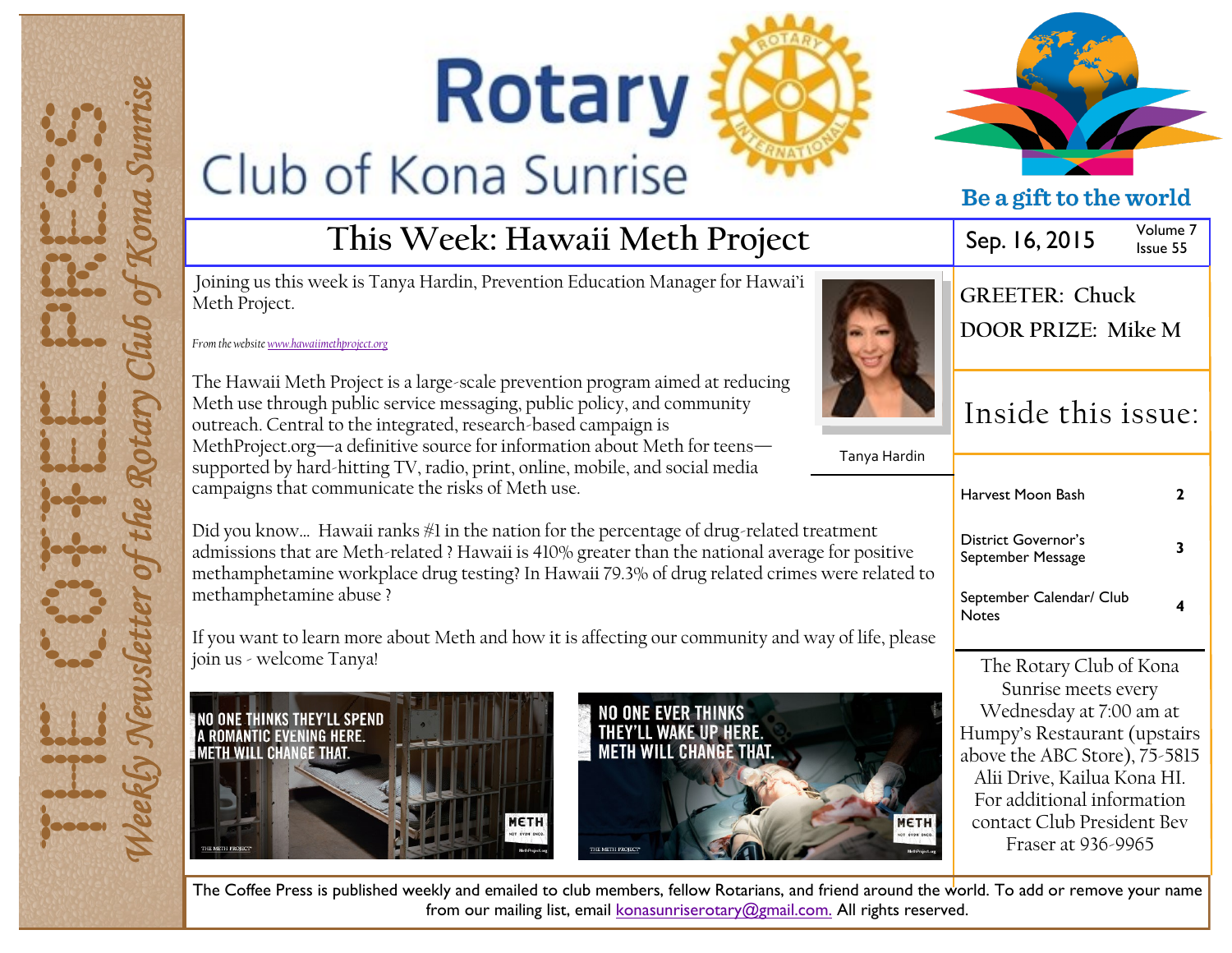### Annual Fall Fundraiser

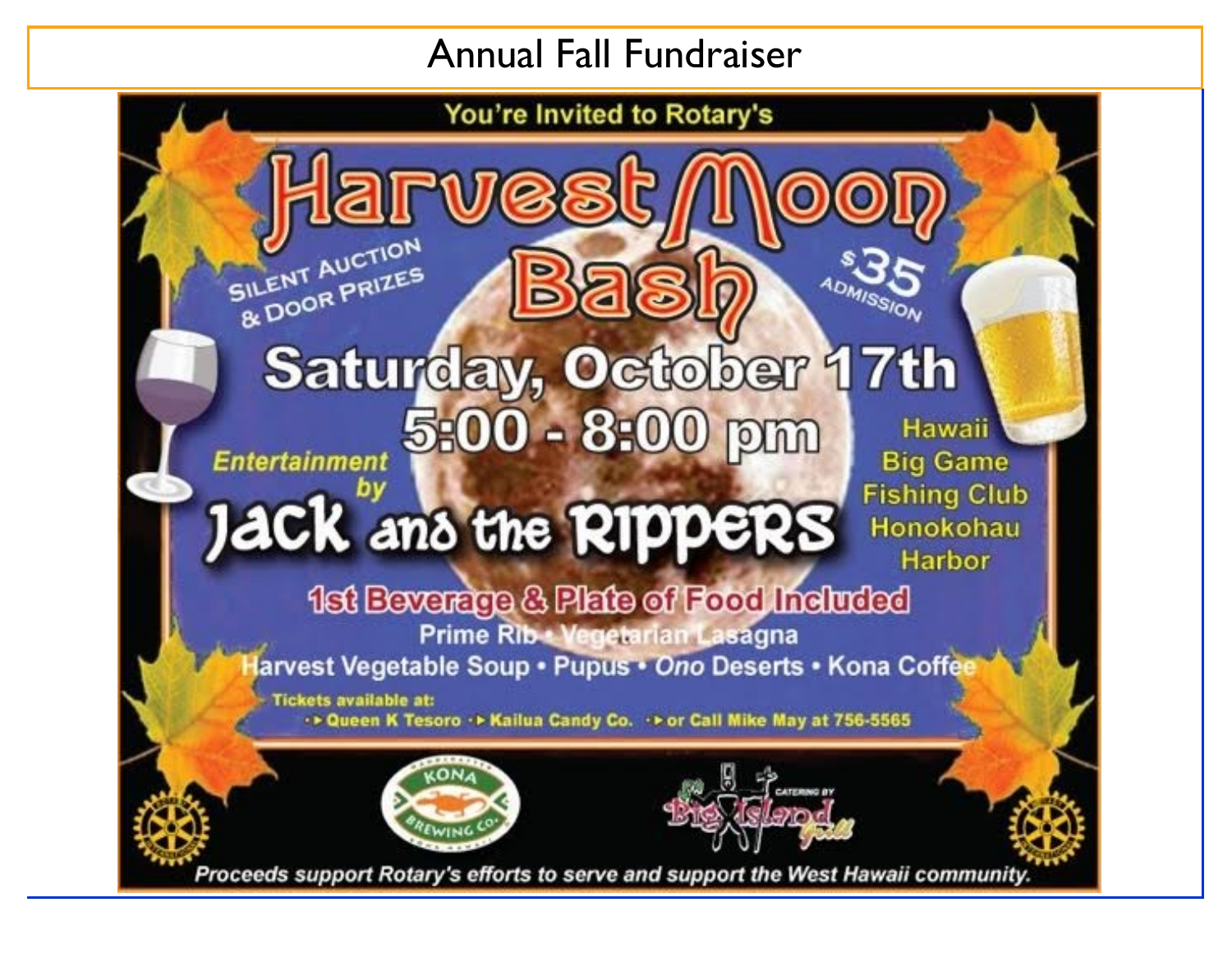#### District Governor's September Message

#### **Aloha District 5000 Rotarians,**

Each year, September has marked the traditional start of the school year. Do you remember your first day of school? It was probably scary as a kindergartener but as you got older, it also meant seeing old friends you missed over the summer and making new ones. We were lucky. According to UNICEF, 59.3 million children of primary school age have no access to or are being denied access to education. And, according to the CIA World Factbook, 781 million adults (age 15 and over) are illiterate of which almost two-thirds are women.

Rotary is working hard to change these numbers by supporting projects that provide technology, teacher training, vocational training teams, student meals and lowcost textbooks. Rotary's goal is to "strengthen the capacity of communities to support basic education and literacy, reduce gender disparity in education, and increase adult literacy."

What does your club do to help Rotary achieve these goals? In District 5000, as part of our Literacy Efforts, many clubs provide dictionaries to  $3<sup>rd</sup>$  graders across the state. Have you been on a dictionary delivery presentation? The smiles are priceless and for many children, this is the first book they have ever had to call their own. Start a Four Way Test essay contest, participate in a Read Aloud Program, gather supplies for a school so all students can start the school year prepared. The opportunities are limitless!

Visit the D5000 website Literacy section [\(rotaryd5000.org/](http://rotaryd5000.org/SitePage/literacy) [SitePage/literacy\)](http://rotaryd5000.org/SitePage/literacy) to see all the opportunities for your club to get involved with a literacy project or the RI website

[\(https://www.rotary.org/myrotary/en/learning-reference/](https://www.rotary.org/myrotary/en/learning-reference/about-rotary/basic-education-and-literacy) [about-rotary/basic-education-and-literacy\)](https://www.rotary.org/myrotary/en/learning-reference/about-rotary/basic-education-and-literacy) to see what Rotarians around the world are doing to increase basic education opportunities and combat adult illiteracy. *Be A Gift* to a school in your area and show them that Rotary is committed to fostering education and literacy in our community.

Yours in Rotary, **Del and Diana**

#### A STILA STILATE

#### JUST FOR FUN...

Play-Doh Day (Wednesday September 16th) is an opportunity for everyone, whether a child or simply young at heart, to celebrate this iconic modelling clay. Play-Doh was originally developed in the 1930's, not as a toy but as a product for cleaning wallpaper! It was not until the 1950's that it was marketed as a toy, in the trademark vibrant colors of red, blue, yellow and white.

Two billion tubs of the enchanting putty have now been sold. If all that Play-Doh were rolled into a giant ball, it would weigh as much as 2000 Statues of Liberty! The range of colors now includes Paradise Purple, silver and gold. Some people like to keep the colors separate, but if you are being creative,

your Play Doh may well end up the color of mud!

Celebrate Play-Doh Day: release your inner child, choose your favorite colors and get creative!